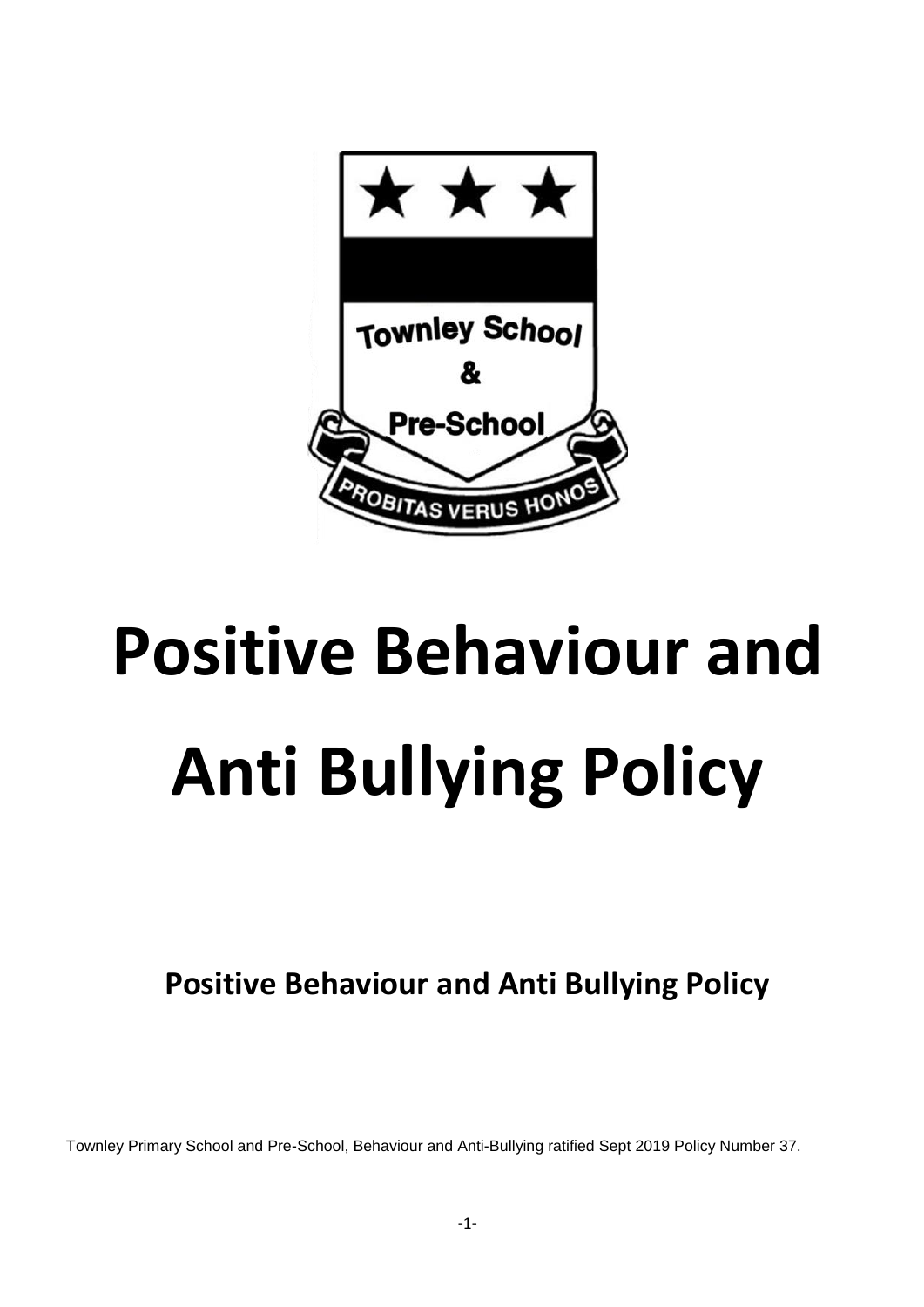# **Our Golden Rules**

*Be the best you can be.* 

# *Be kind.*

# *Remember your manners.*

# *Be respectful.*

# **1. Aims and expectations**

- It is a primary aim of our school that every member of the school community feels valued and respected, and that each person is treated fairly and well. We are a caring community, whose values are built on mutual trust and respect for all. The school's behaviour policy is therefore designed to support the way in which all members of the school can live and work together in a supportive way. It aims to promote an environment where everyone feels happy, safe and secure and has a voice.
- The primary aim of the behaviour policy is to promote good relationships, so that people can work together with the common purpose of helping everyone to learn. This policy supports the school community to adopt a restorative approach.
- The school expects pupils, staff, parents and carers of this school community to behave in a considerate way towards each other.
- Townley School and Pre-School does not tolerate bullying and harassment in any form.
- We treat all children fairly according to their needs and apply this behaviour policy in a consistent way.
- This policy aims to help children grow in a safe and secure environment, and to become positive, responsible and increasingly independent members of the school community and beyond.
- The school rewards good behaviour, as it believes that this will develop an ethos of kindness and cooperation. This policy is designed to promote good behaviour, rather than merely deter anti-social behaviour.

# 2. **Principles:**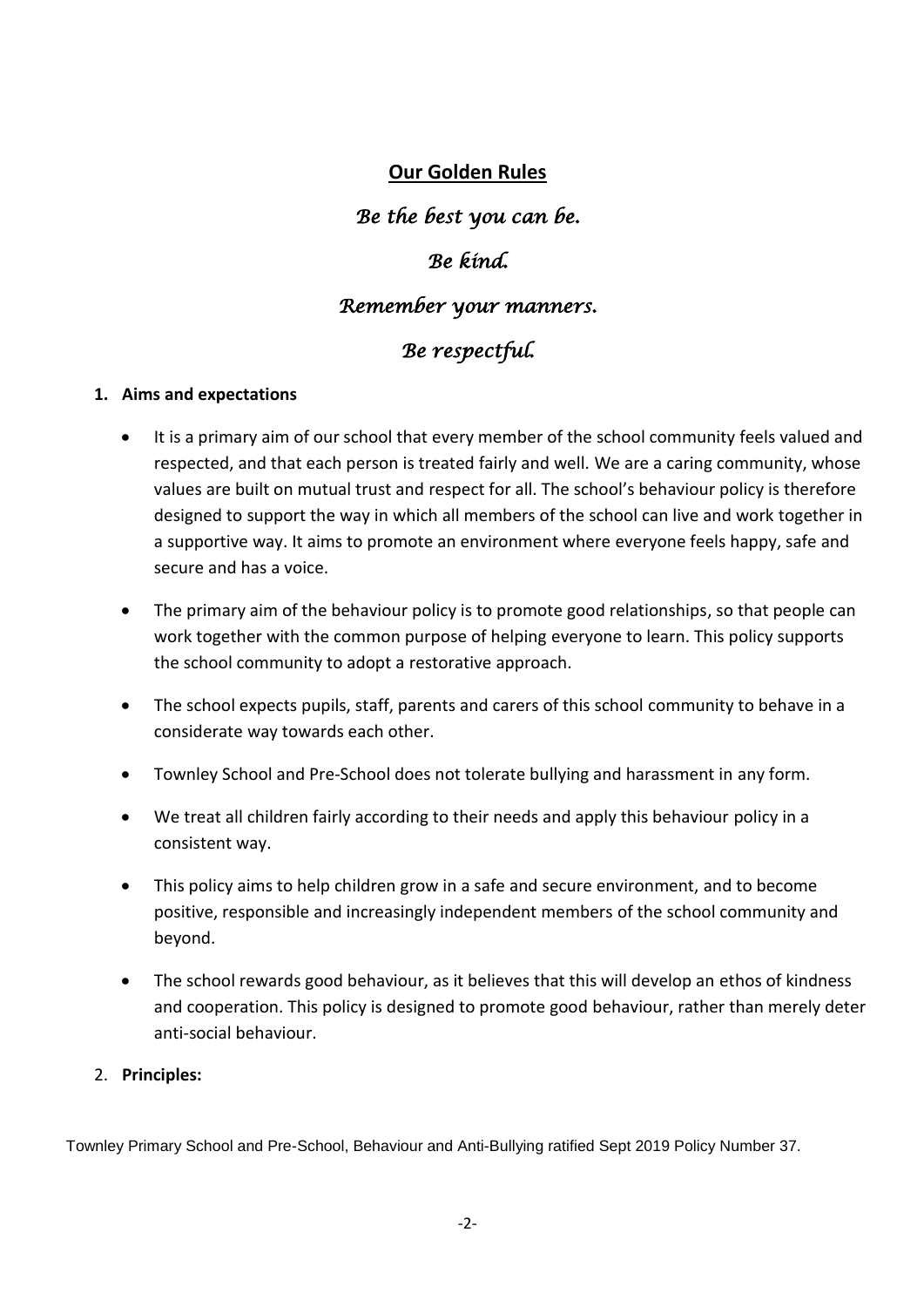• All children, staff and visitors have the right to feel safe at all times at school.

• Townley School and Pre-School is an inclusive school. All members of the school community should be free from discrimination of any sort. Measures to protect children should be set out in the Behaviour and Equality policies.

• The school rules should be clearly set out in the Behaviour Policy and displayed around school. Governors expect these rules to be consistently applied by all staff.

• Governors would like to see a wide range of rewards, consistently and fairly applied in such a way as to encourage and reward good behaviour around school.

• Sanctions for unacceptable/poor behaviour should be known and understood by all staff and pupils and consistently applied.

• It is recognised that the use of rewards and sanctions must have regard to the individual situation and the individual student and the Head teacher is expected to use her discretion in their use. Sanctions should however be applied fairly, consistently, proportionally and reasonably, taking into account SEND, disability and the needs of vulnerable children, and offering support as necessary.

• The Governors strongly feel, that exclusions, particularly those that are permanent, must only be used as the very last resort.

• The Governors expect pupils and parents to cooperate to maintain an orderly climate for learning.

• The Governors wish to emphasise that violence, threatening behaviour or abuse by pupils or parents towards the school's staff will not be tolerated. If a parent does not conduct himself/herself properly, the school may ban them from the school premises and, if the parent continues to cause disturbance, he or she may be liable to prosecution.

• The Governors expect the Head teacher to include guidance on the use of reasonable force, within the Behaviour Policy.

# **3. Rewards**

We praise and reward children for good behaviour in a variety of ways:

- Staff congratulate children.
- Each week we nominate a child from each class to be 'student of the week'.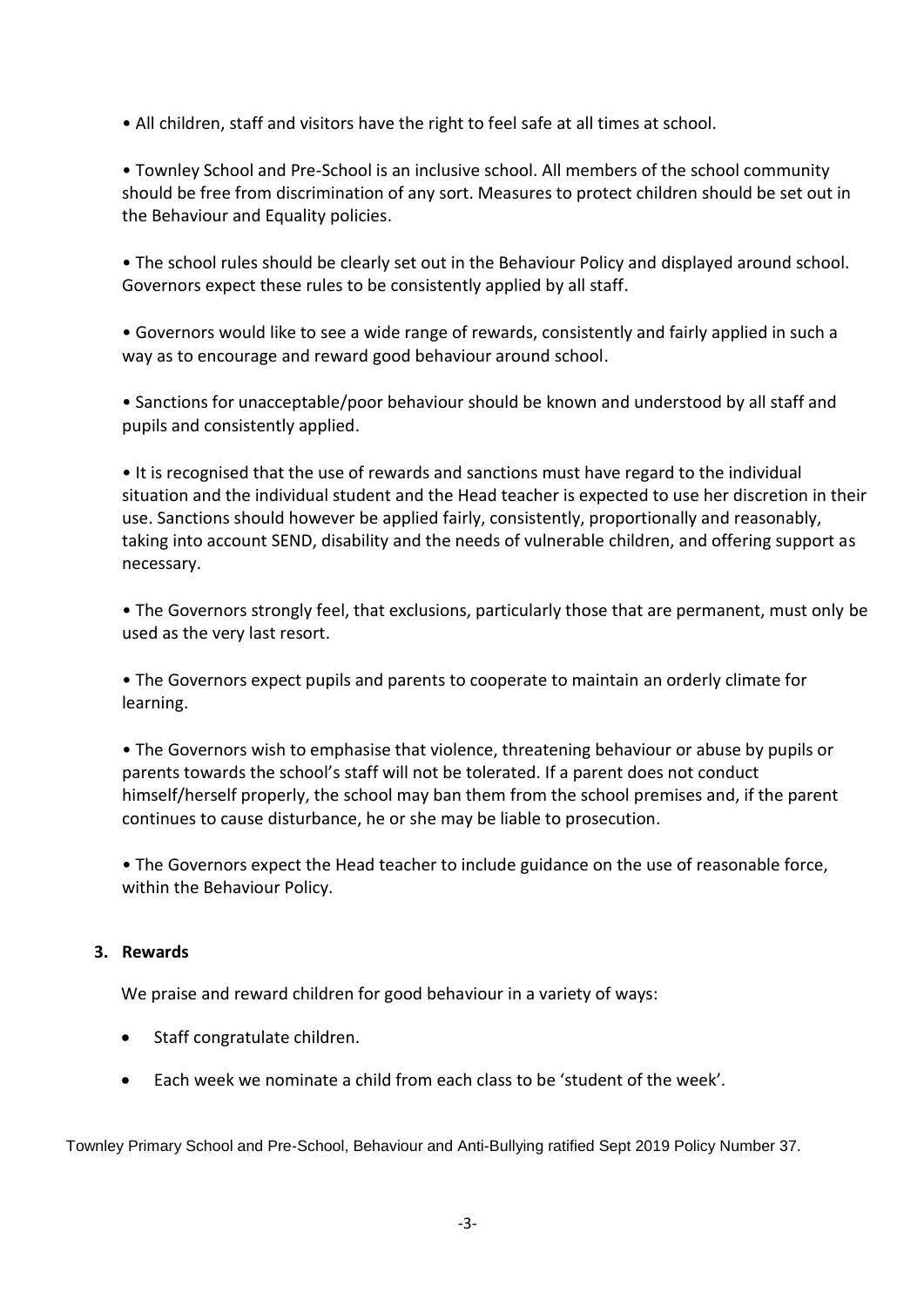- Each week six children from each class receive a certificate in the school sticker assembly.
- We award stickers to all children, either for good work or behaviour, or to acknowledge outstanding effort or acts of kindness in school.
- The school acknowledges all the efforts and achievements of children, both in and out of school.
- Head Teacher's award for children who do something exceptional.
- **•** Termly attendance awards.

#### **4. Restorative Approaches**

 This school use restorative approaches to encourage everyone to take responsibility for their behaviours. All staff have been trained in restorative approaches and will apply them to resolving situations in the school. This approach starts with a restorative enquiry. If conflict arrives, over low level issues i.e. friendship breakups, disputes over games, running in the corridor and not responding to reasonable adult requests. If incidents are sustained or reoccur the meeting between pupils will be recorded on a pupil meeting log (see Appendix 1).

When an argument happens ask these questions in a calm and caring manner (Ask the child who you think caused the upset first and the child who was upset second.)

- $\triangleright$  What happened?
- $\triangleright$  What were you thinking?
- $\triangleright$  What needs to happen to put things right?
- $\triangleright$  What are you going to do differently next time?

Check that the victim and the wrong doer are both happy with the outcome.

In the majority of these issues the outcome will be an apology and an acceptance of wrong doing.

Restorative Circles are a way of dealing with issues relating to groups of pupils.

Restorative Circles work on the same principles of circle time, but as with enquiry, restorative dialogue is crucial. Circles are effective in classroom environments to:

 $\triangleright$  Tackle classroom disruption where all pupils are expected to take responsibility.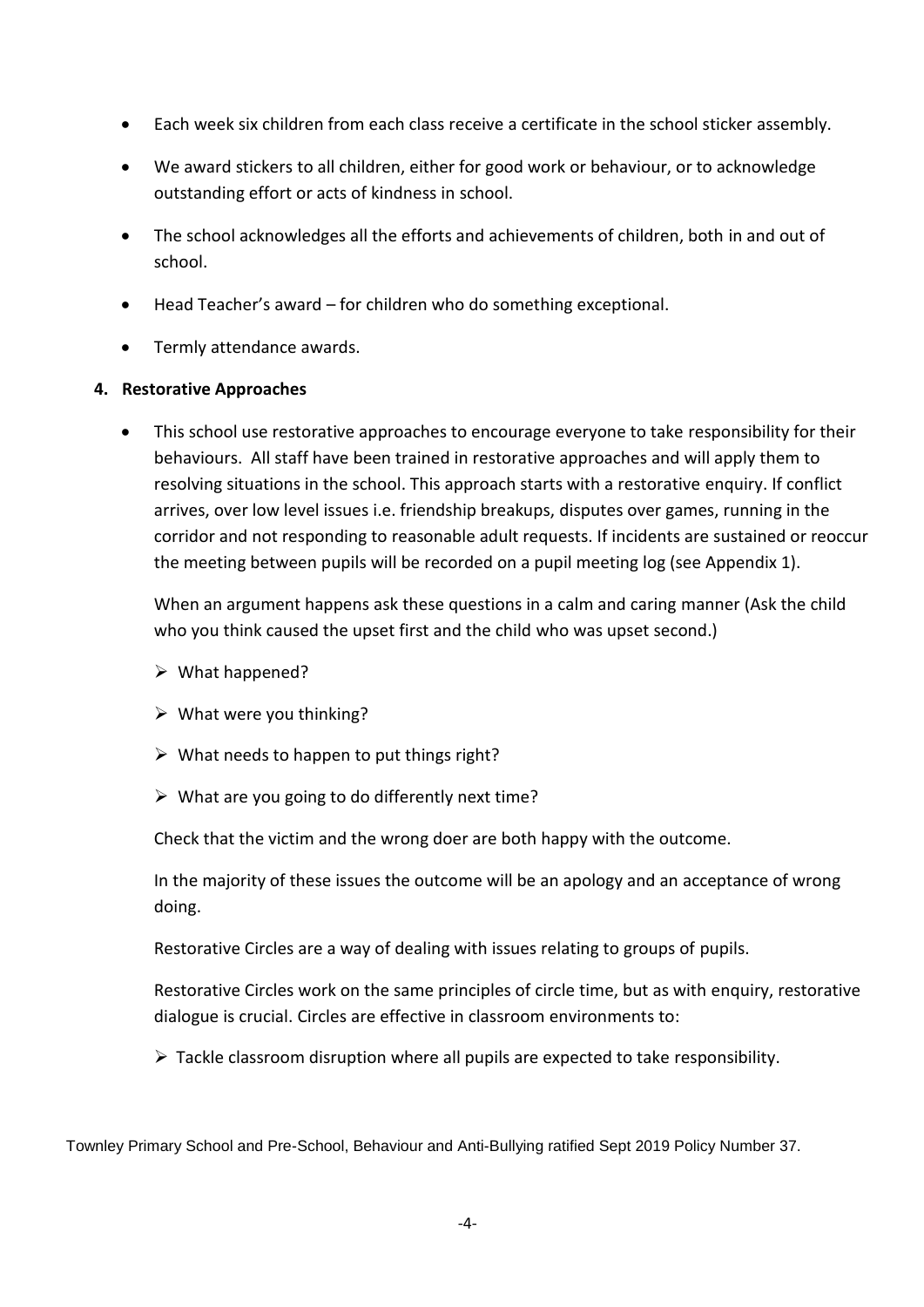- $\triangleright$  Educate pupils on restorative principles and practices, and how they fit into the concept.
- $\triangleright$  Allow each pupil to perform a 'check in' (i.e. how they are, what they are feeling etc.).

Restorative Circles are often conducted at the beginning of a lesson or during a PHSE lesson. Restorative circles can be used effectively at break times to resolve conflict.

Restorative circles allow everyone to:

- $\triangleright$  Have a voice and feel listened to
- $\triangleright$  Be an equal member of the group
- $\triangleright$  Feel safe and in a confidential setting
- $\triangleright$  Share responsibility for decisions and actions.

If issues are of a more serious nature i.e. physical assault, bullying or where restorative enquiry and circles have not brought about a change in behaviours where children have not learnt from their experiences a restorative conference may be suitable.

Restorative Conferences may be suitable in the following situations

- $\triangleright$  Pupil at high risk of exclusion
- $\triangleright$  Pupil being re-integrated after exclusion
- $\triangleright$  Incident occurs in wider community
- $\triangleright$  Other restorative practices may have failed

The difference between conferencing and (2) circles is that harm caused is always already acknowledged but the wrong doer and they are willing to find ways to repair that harm done in the presence of family, teachers and most importantly the harmed party.

The script for restorative conference is enclosed as Appendix 2. Parents will be informed of the above restorative approaches through a parent and pupil leaflet issued at the start of each academic year. See Appendix 3.

 The class teacher discusses the school rules with each class at the start of each academic year and revisited when necessary. In addition to the school rules, each class also has its own classroom rules, which is agreed by the children and displayed on the wall of the classroom. In this way, every child in the school knows the standard of behaviour that we expect in our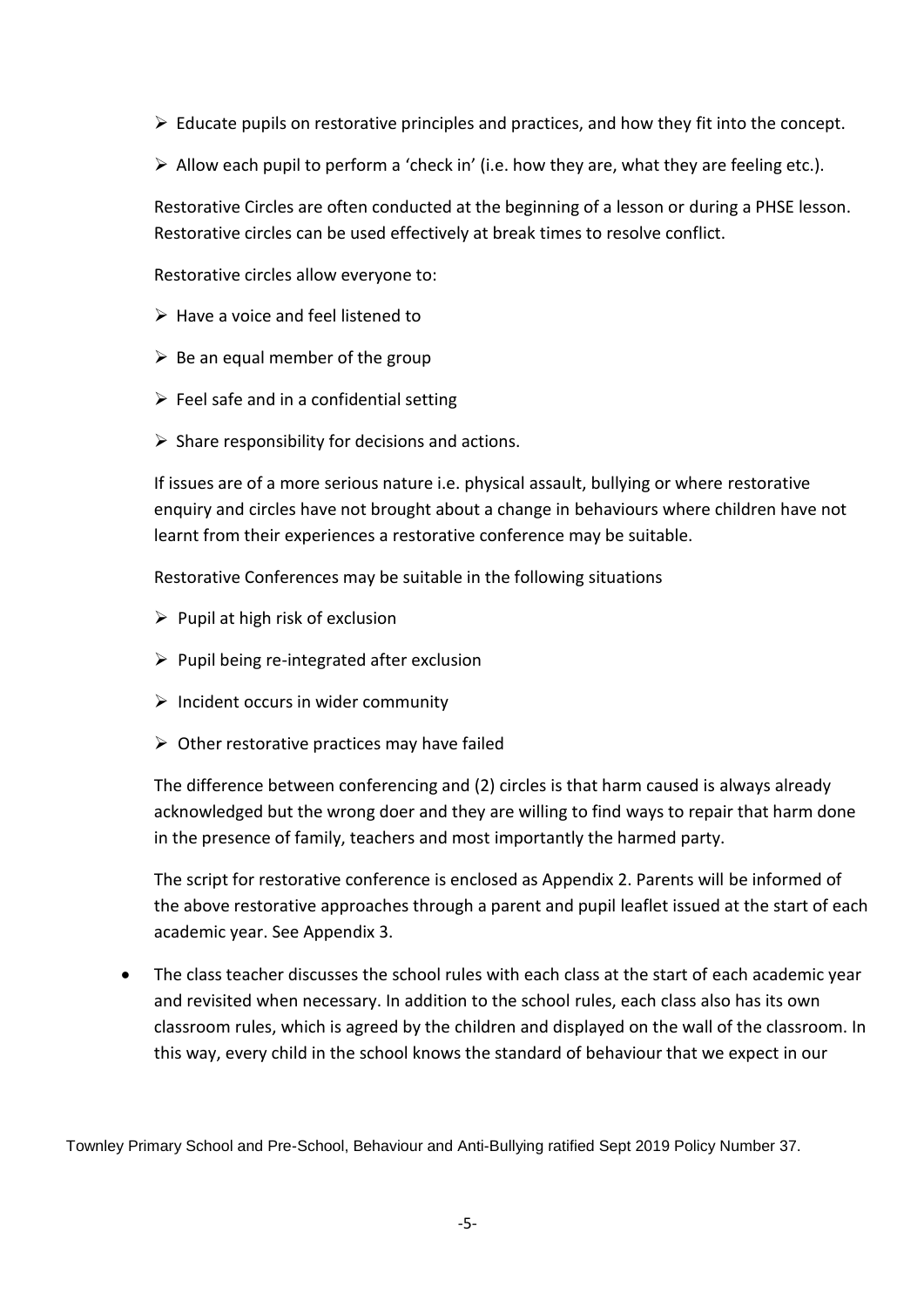school. If there are incidents of anti-social behaviour, the class teacher discusses these with the whole class during circle time.

- The school follows the County PSHE curriculum that promotes positive self esteem, teaches strategies for anger management and helps children to identify their own and others feelings.
- Annually parents/carers, children and the school review and sign the home school Agreement.

# **5. Sanctions**

Where the restorative approach is used, the children will be able to set their own sanctions and also in cases where the restorative approach is not appropriate, the punishment used must be reasonable and must not breach any other legislation (disability, SEN, race and other equality acts). A firm reprimand from a member of staff is expected to be sufficient to correct most misbehaviour. However, if this fails, then the following procedures are likely to be adopted:

- Time out
- Completing extra work or repeating work until it meets the expected standard.
- Short term loss of privileges eg withdrawal from a visit or to represent the school
- Loss of free/ play time
- During play time a pupil may be taken indoors for an appropriate cooling off period.
- Removing graffiti or tidying an area disrupted by the child, including picking up litter (age appropriate).

# **If the above sanctions do not lead to an immediate modification of behaviour, the following actions are likely to be considered.**

• Exclusion from a favoured activity – long term or permanently; not including mandatory curriculum sessions but for non-mandatory curriculum activities eg after-school clubs and may also be used on residential visits.

- Exclusion from the right to represent the school.
- The establishment of a behaviour record/log or home school report book.
- A verbal disciplining from a senior member of staff.
- A requirement for a written apology.
- A regular behaviour report/log to be given to the Headteacher.
- A letter/telephone call to a parent.
- A meeting with parents.
- Other sanctions following discussion between parents, class teacher and headteacher.
- PSP pastoral support programme.

• Exclusion from school [LA guidelines to be followed for either temporary or fixed term, or permanent exclusions]

This school will not use detentions imposed outside the normal school hours as a sanction or punishment.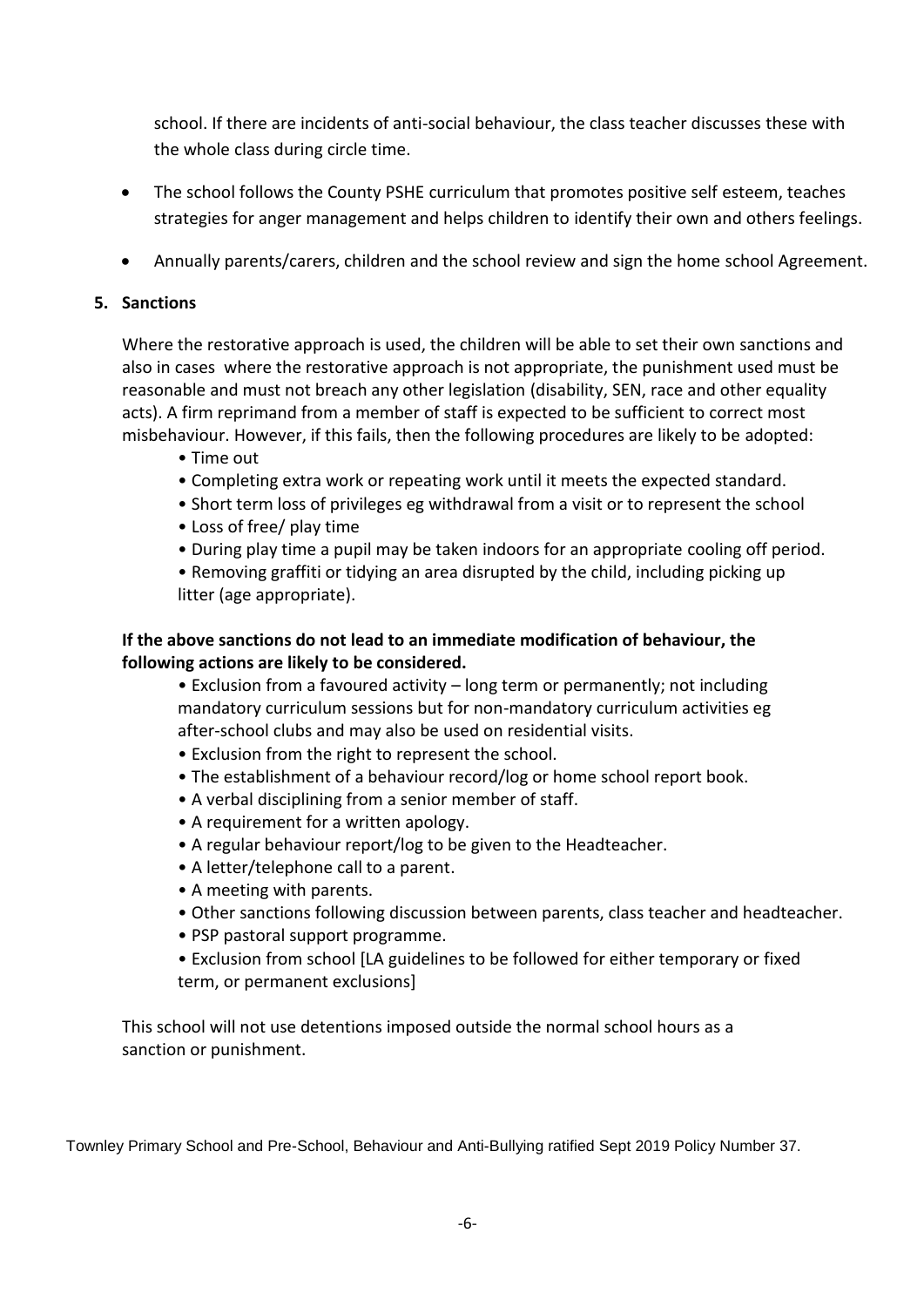# **6. Racist remarks:**

 Any words or actions that cause offence to another person and are considered racist by the offended person will be deemed as a racist remark. In this case the pupil will be reprimanded, the Headteacher is informed and a record of the incident is kept. The LA (PRIDE reporting), governors and parents are informed. In persistent cases, parents may be asked to discuss the matter with the headteacher and referrals to other agencies may be made.

#### **7. Anti Bullying**

 We believe that all forms of bullying are unacceptable and should not be tolerated. We want children to be and feel safe from bullying and discrimination. We also want everyone who works with children to take bullying seriously and know how to resolve it positively. We seek to empower them to challenge, remedy and prevent bullying, creating a culture where every child is treated with dignity and respect and takes seriously their responsibility to treat other in the same way. With staff, pupils and parents working together we help to create a safe and caring learning environment, which promotes personal growth and self esteem for all.

#### **Definition**

Bullying is an act of aggression, which repeatedly causes embarrassment ,pain or discomfort to another.

- $\triangleright$  It is deliberately intended to hurt
- $\triangleright$  It can take a number of forms: physical, verbal, emotional, gesture, extortion, exclusion and cyber
- $\triangleright$  It can be planned or it may be unintentional
- $\triangleright$  Individuals or groups may be involved.
- $\triangleright$  Bullying behaviour can take place both inside and outside of school

# **Some examples of bullying include**:

Any form of physical violence such as hitting, pushing or spitting on others.

Interfering with another's property by stealing, hiding, damaging or destroying it.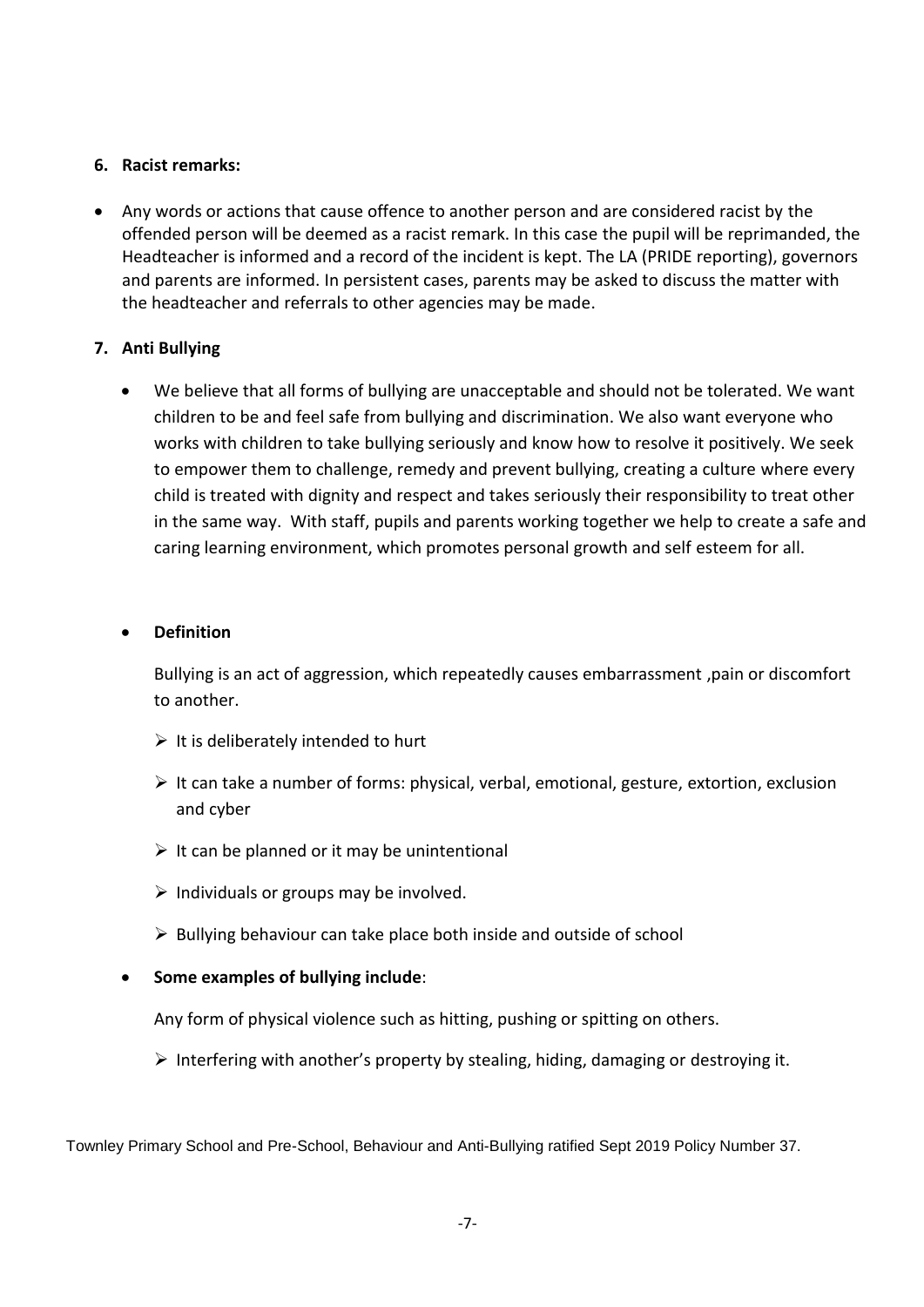- $\triangleright$  Using offensive names, teasing or spreading rumours about others or their families.
- $\triangleright$  Using put downs
- Writing or texting offensive notes including those on social networking sites about others.
- Making degrading comments about another's culture, religion or social background.
- $\triangleright$  Hurtfully excluding others from a group.
- $\triangleright$  Making suggestive comments or other forms of sexual abuse.
- $\triangleright$  Ridiculing another's appearance.
- $\triangleright$  Forcing others to act against their will.
- $\triangleright$  Inducing others to bully.

#### **Implementation**

To prevent bullying and harassment at Townley School and Pre-School:

Staff will be required to:

- $\triangleright$  Ensure parent awareness of the school's Positive Behaviour and Anti-Bullying Policy.
- Ensure pupil awareness of the school's Positive Behaviour and Anti-Bullying Policy.
- $\triangleright$  Implement a classroom program to educate children about bullying that promotes resilience, assertiveness, conflict resolution and problem solving.
- $\triangleright$  Be observant for signs of distress or suspected incidents of bullying and harassment.
- $\triangleright$  Watch the children on the playground during supervision duty.
- $\triangleright$  Investigate and report suspected incidents to the appropriate staff member.
- $\triangleright$  Encourage children to report bullying incidents.
- $\triangleright$  Use restorative approaches

Children will be required: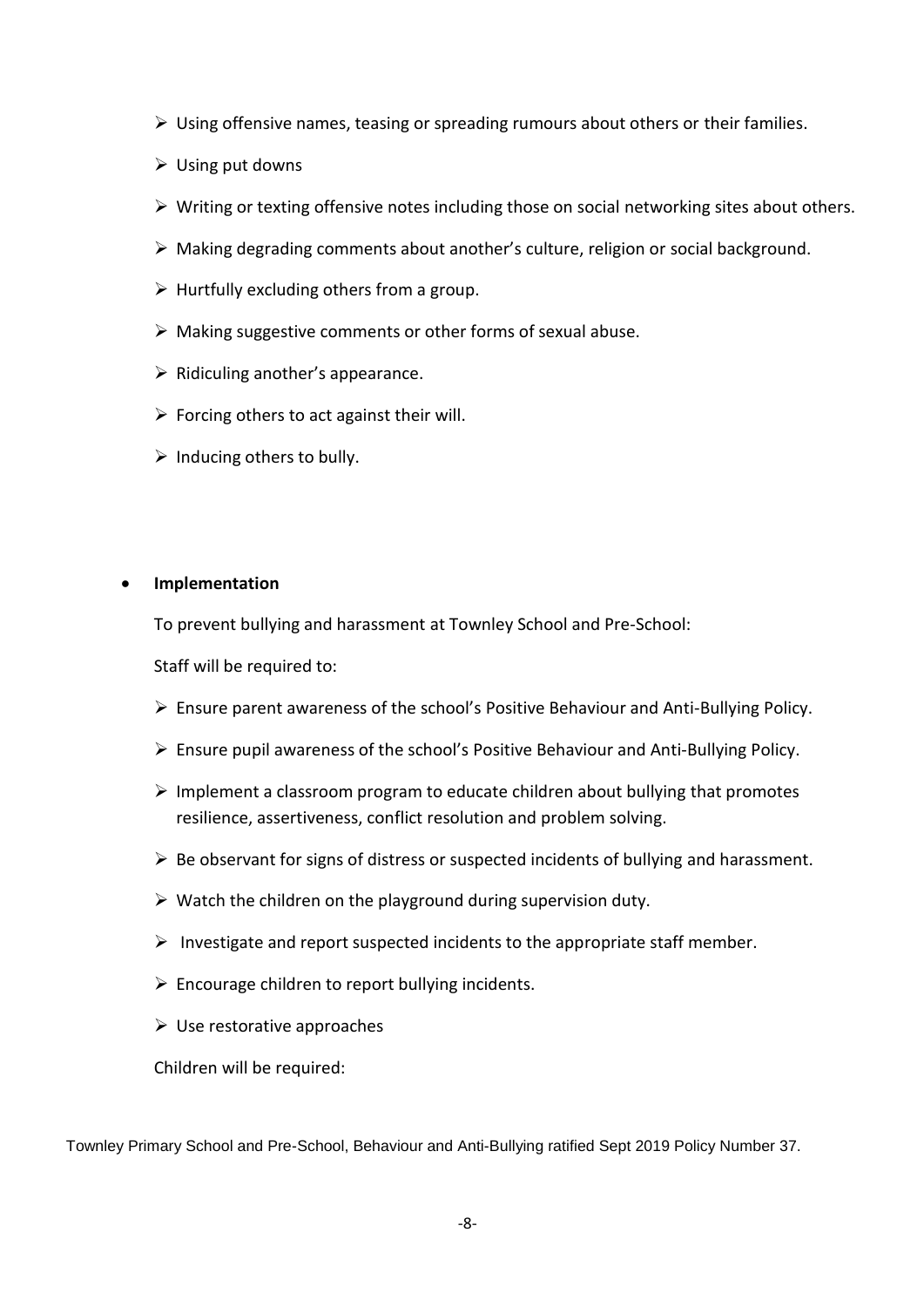Report incidents or suspected incidents where bullying has occurred to themselves or others to a staff member.

The school recommends that parents/carers:

- $\triangleright$  Watch for signs of distress in their child such as:
	- 1. anxiety
	- 2. insecurity
	- 3. loss of appetite
	- 4. bed wetting
	- 5. low self-esteem
	- 6. headaches
	- 7. sleeping difficulties
	- 8. abdominal pain
	- 9. sadness
	- 10. depression
- $\triangleright$  Take an active interest in their child's social life and friends.
- $\triangleright$  Advise their child to tell a staff member about any incidents involving bullying and harassment.
- $\triangleright$  Inform the school if bullying or harassment is involved.
- $\triangleright$  Do not encourage their child to retaliate.
- $\triangleright$  Be willing to attend interviews at the school if their child is involved in a bullying incident

# **8. Intervention**

Intervention strategies that will support the restorative approaches adapted by this school. The school may use the following intervention strategies to support all pupils and behaviour, this is not an exhaustive list

- Trigger Behaviour Consequences (TBC) records to look for patterns in behaviour
- SEND Team through annual meetings
- The locality for advice and support
- Common Assessment Framework (CAF) to access other professional agency support
- Referral to other support agencies.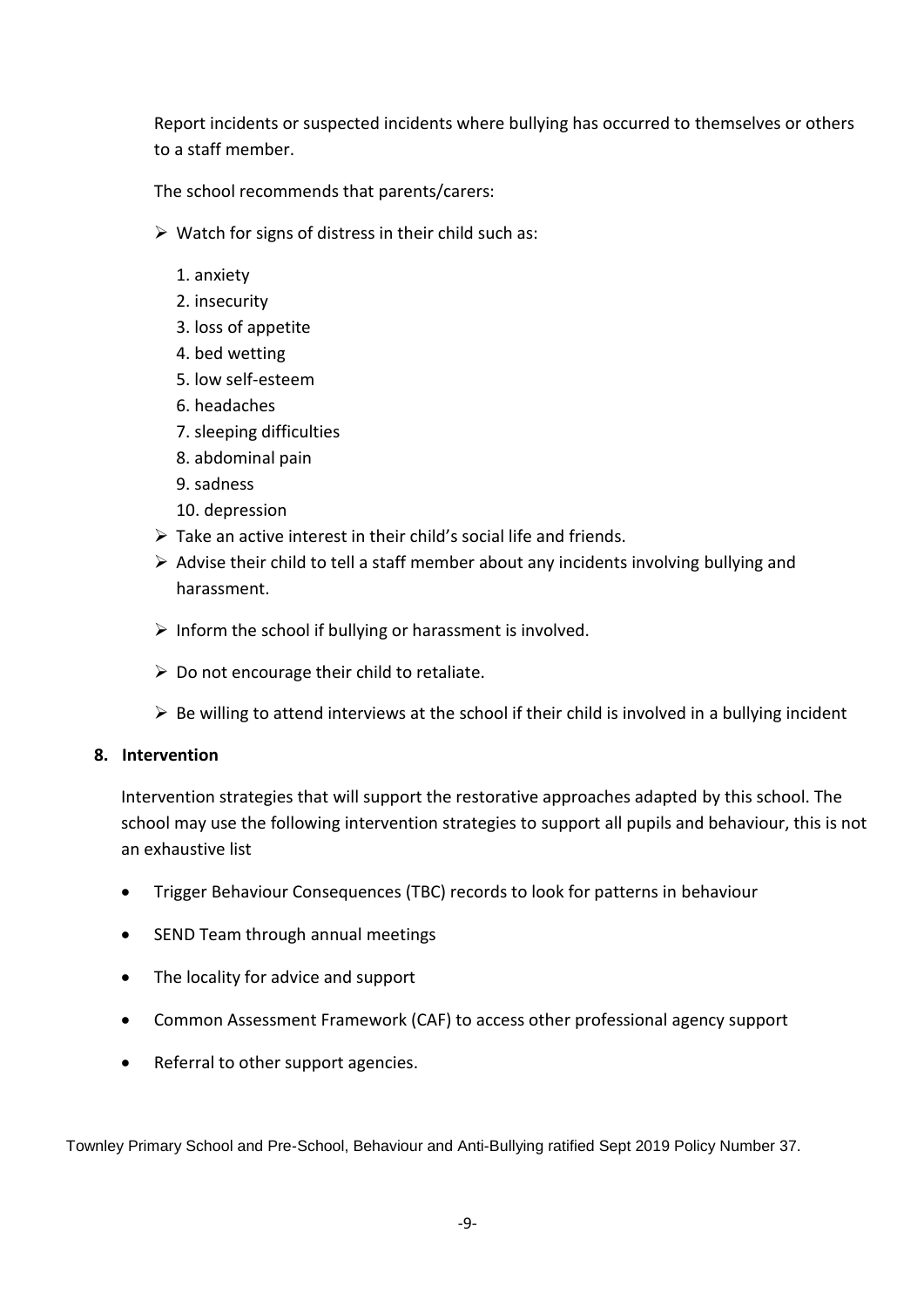All members of staff and adults are aware of the regulations regarding the use of force. See policy on touch policy by Staff to control or restrain pupils.

# **9. Physical restraint**

- In very rare situations, where a child is refusing to follow a reasonable instruction to stop their behaviour, which may;
	- be causing harm to themselves or another person
	- involve damaging property

The law allows paid staff to physically restrain a pupil using 'reasonable' force. Should a child ever be physically restrained, then the parent of the child would be notified. Any parent who requires further information regarding physical restraint can request further details from the school office.

# **10. The role of the class teacher**

- It is the responsibility of class teachers to ensure that the school rules are enforced in their classes, and that their classes behave in a responsible manner during lesson time.
- It is the responsibility of class teachers to ensure that school procedures are followed in line with this policy.

#### **11. The role of the head teacher**

- It is the responsibility of the head teacher, to implement this consistently throughout the school, and to report to governors, when requested, on the effectiveness of the policy. It is also the responsibility of the head teacher to ensure the health, safety and welfare of all adults and children in the school.
- The Head Teacher facilitates appropriate liaisons with external agencies, as necessary, to support and guide the progress of each child. The class teacher may, for example, discuss the needs of a child with the education social worker or LA behaviour support service.

The head teacher can at any time exclude a child for inappropriate behaviour.

(Internal exclusion- where a child will be supervised in school by their parent/carer).

# **12. The role of parents**

 The school collaborates actively with parents, so that children receive consistent messages about how to behave at home and at school.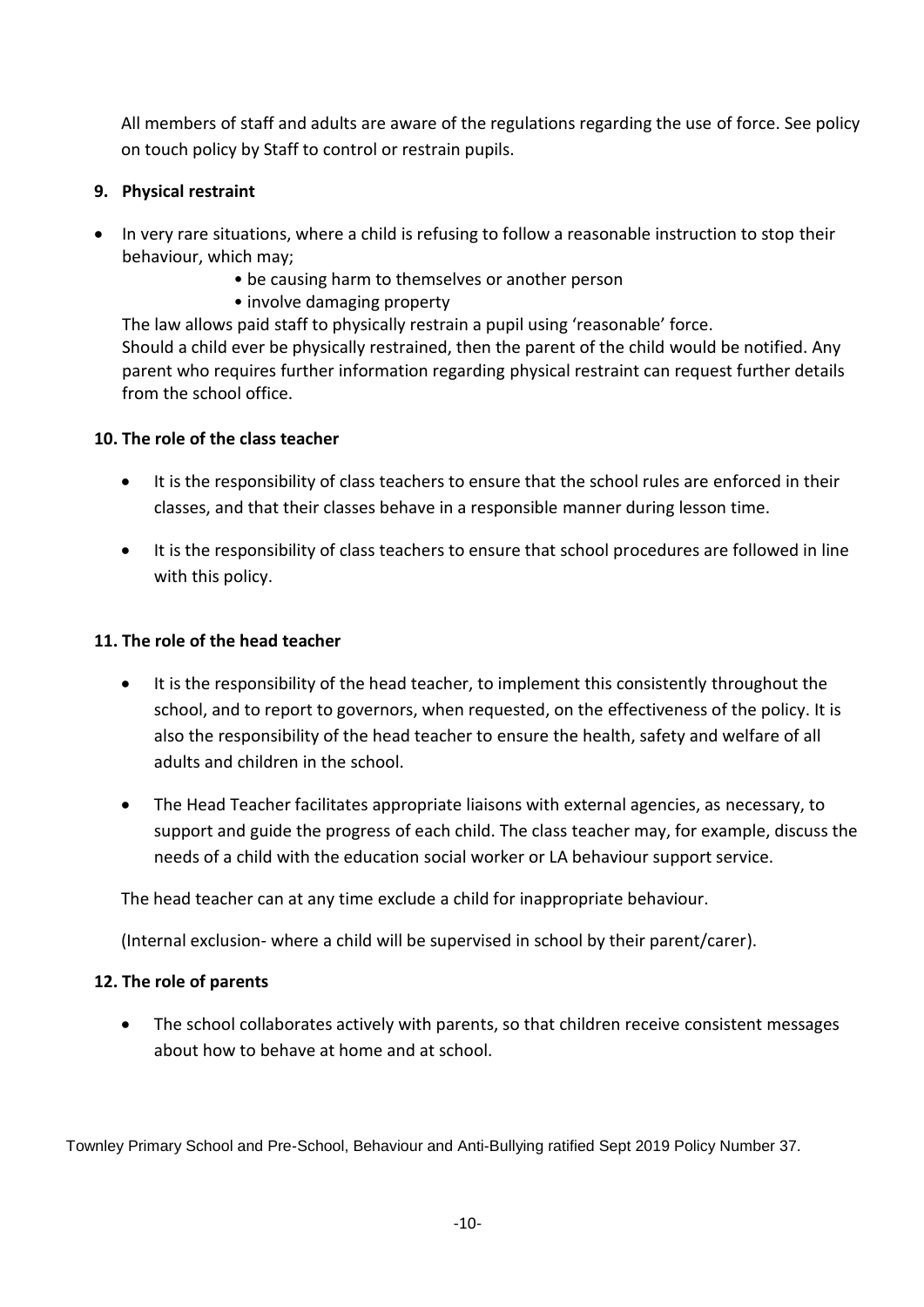- We include a copy of the school rules in the school brochure, and we expect parents to read them and support us.
- We expect parents to support their child's learning, and to cooperate with the school, as set out in the home-school agreement. We try to build a supportive dialogue between the home and the school, and we inform parents if we have concerns about their child's welfare or behaviour.
- If the school has to use reasonable sanctions to punish a child, we expect parents to support the actions of the school. If parents have any concerns about the way that their child has been treated, they should initially contact the class teacher. If the concern remains, they should contact the head teacher in the first instance and then the school governors. If these discussions cannot resolve the problem, a formal grievance or appeal process can be implemented.

# **13. The role of governors**

- The governing body has the responsibility of setting down these general guidelines on standards of discipline and behaviour, and of reviewing their effectiveness. The governors support the Head Teacher in carrying out these guidelines.
- The Head teacher has the day-to-day authority to implement the school's policy on behaviour and discipline, but governors may give advice to the Head teacher about particular disciplinary issues. The Head teacher must take this into account when making decisions about matters of behaviour.
- Governors have a legal duty, alongside the headteacher, to ensure the safety of pupils in their care – this includes responsibilities for tackling bullying
- The governors will appoint an appropriate governor when required, to address issues related to bullying. The headteacher will consult with the chair of governors and agree a nominated governor due to small nature of the school.

#### **14. Fixed-term and permanent exclusions**

 Only the Head teacher (or the acting Head teacher) has the power to exclude a child from school. The Head teacher may exclude a child for one or more fixed periods, for up to 45 days in any one school year. The Head teacher may also exclude a child permanently. It is also possible for the Head teacher to convert a fixed-term exclusion into a permanent exclusion,if the circumstances warrant this.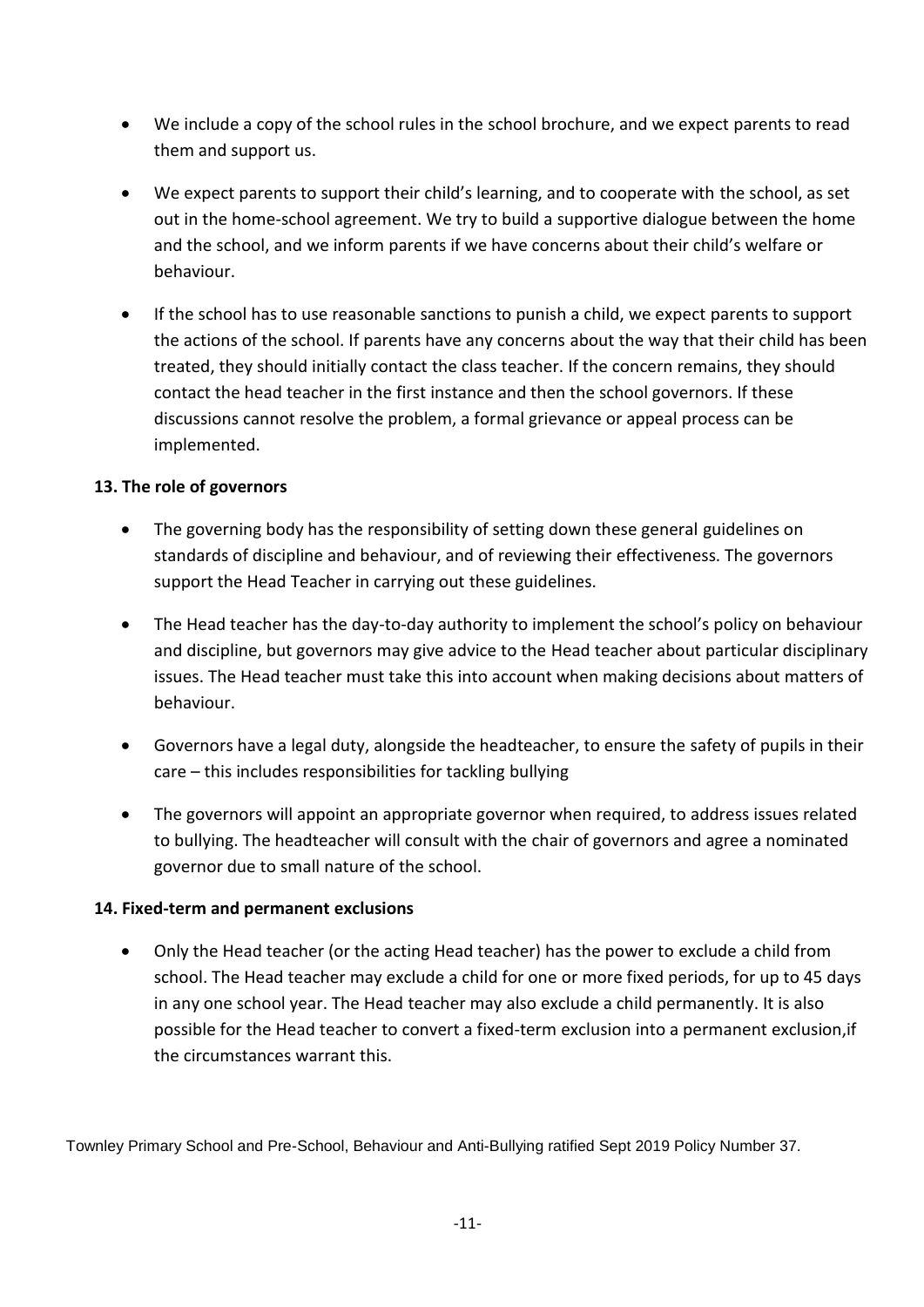- If the Head teacher excludes a child, they must inform the parents immediately, giving reasons for the exclusion. At the same time, the Head teacher makes it clear to the parents that they can, if they wish, appeal against the decision to the governing body. The school informs the parents how to make any such appeal.
- The Head teacher informs the LA and the governing body about any permanent exclusion, and about any fixed-term exclusions beyond five days in any one term.
- The governing body itself cannot either exclude a child or extend the exclusion period made by the Head teacher.
- The governing body has a discipline committee which is made up of four members. This committee considers any exclusion appeals on behalf of the governors.
- When an appeals panel meets to consider an exclusion, they consider the circumstances in which the child was excluded, consider any representation by parents and the LA, and consider whether the child should be reinstated.
- If the governors' appeals panel decides that a child should be reinstated, the Head teacher must comply with this ruling.

# **15. Special Educational Needs**

Some children have particular behavioural, emotional and social needs that require special assessment and programmes. In these cases sanctions are applied at the discretion of the headteacher in consultation with parents. We will receive support from outside agencies as appropriate to the child's needs.

# **16. Monitoring and review**

- The Head teacher monitors the effectiveness of this policy on a regular basis. They also report to the governing body on the effectiveness of the policy and, if necessary, makes recommendations for further improvements.
- The Head teacher keeps a record of any child who is suspended for a fixed term, or who is permanently excluded.
- It is the responsibility of the governing body to monitor the rate of exclusions, and to ensure that the school policy is administered fairly and consistently.